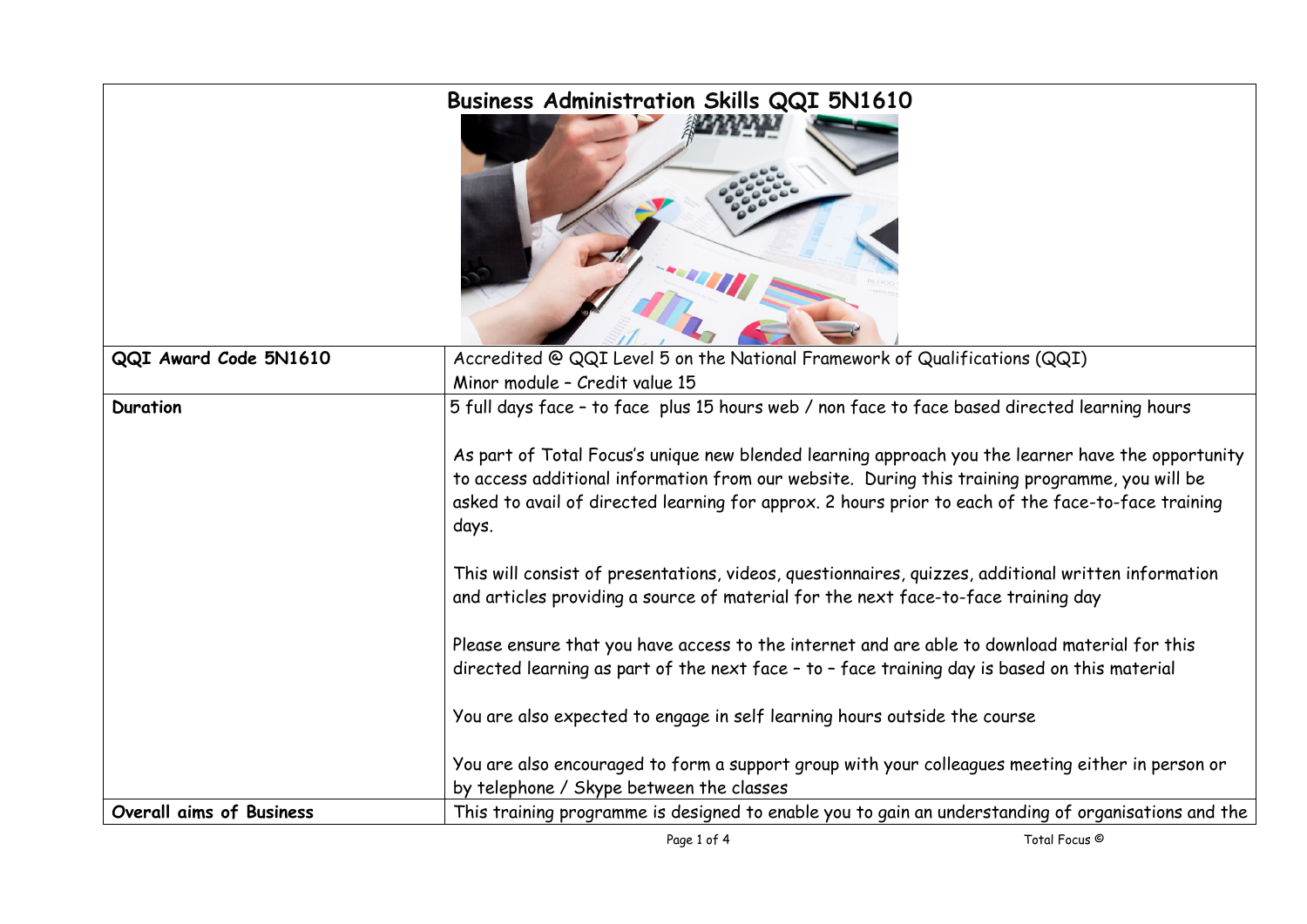| <b>Administration Skills</b>                       | impact of excellent business administration practices within organisations. Business administration<br>covers meetings and administration documentation, an appreciation of human resources and finance<br>and their role in an organisation. This gives you an in-depth understanding of the knowledge, skills<br>and competencies of business administration skills.                                                                                                                                                                                                                            |  |  |
|----------------------------------------------------|---------------------------------------------------------------------------------------------------------------------------------------------------------------------------------------------------------------------------------------------------------------------------------------------------------------------------------------------------------------------------------------------------------------------------------------------------------------------------------------------------------------------------------------------------------------------------------------------------|--|--|
| <b>What are Business Administration</b><br>skills? | Good business administration skills are needed in all organisations. It is the petrol in the tank of<br>the organisation. It oils the wheels of management and is essential for smooth running of the<br>organisation.                                                                                                                                                                                                                                                                                                                                                                            |  |  |
| Who should attend?                                 | Business administration skills is suitable for those already working in organisations in both the<br>public and private sector including office based organisations, retail, the hospitality industry and<br>all team members working in an administrative capacity in an organisation.<br>The training programme is highly interactive and learners are invited to share their own knowledge                                                                                                                                                                                                     |  |  |
|                                                    | and skills in a supported yet motivated environment helping to build learners confidence levels.<br>On completion the learner will have the necessary competencies to be more confident in the role of<br>administration back up to an organisation.                                                                                                                                                                                                                                                                                                                                              |  |  |
| What will I learn?<br>Face to face hours           | To identify different types of organisations, their structures, and the effect this has on<br>organisational productivity.<br>How team members interact with each other<br>The way the organisation interacts with the wider business environment<br>The main functions of management<br>Employment rights / recruitment / and current legalisation in Ireland<br>The role of quality in the organization<br>Finance, Human Resources, risk, control systems and planning<br>Business documentation - manual and computerised<br>You as an effective administration team member<br>Plus lots more |  |  |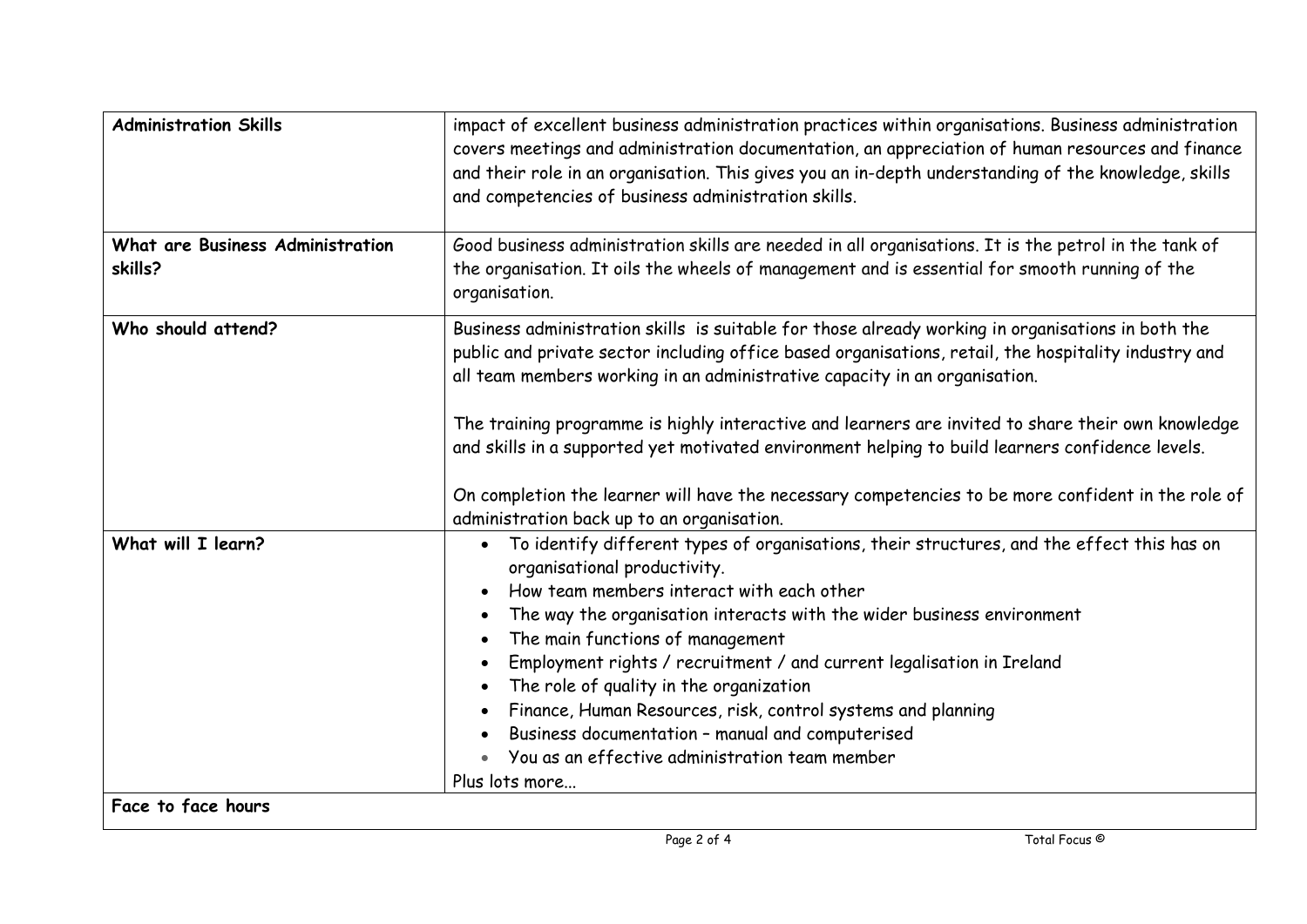| 5 full days                      |                    |                                                                                   |  |  |
|----------------------------------|--------------------|-----------------------------------------------------------------------------------|--|--|
| Dates                            | Times              | Where                                                                             |  |  |
| Monday 07 <sup>th</sup> Oct 2019 | $9.00$ am - 5.00pm | Mounttown Community Facilities, Lower Mounttown Road, Dun<br>Laoghaire, Co Dublin |  |  |
| Monday14th Oct 2019              | $9.00$ am - 5.00pm | Mounttown Community Facilities, Lower Mounttown Road, Dun<br>Laoghaire, Co Dublin |  |  |
| Monday 21st Oct 2019             | $9.00$ am - 5.00pm | Mounttown Community Facilities, Lower Mounttown Road, Dun<br>Laoghaire, Co Dublin |  |  |
| Monday 04 <sup>th</sup> Nov 2019 | $9.00$ am - 5.00pm | Mounttown Community Facilities, Lower Mounttown Road, Dun<br>Laoghaire, Co Dublin |  |  |
| Monday $11^{th}$ Nov 2019        | $9.00$ am - 5.00pm | Mounttown Community Facilities, Lower Mounttown Road, Dun<br>Laoghaire, Co Dublin |  |  |

## **Web based hours**

There are 15 hours which are web based / non face to face hours that must also be completed (please note the completion of these hours are monitored)

Some of these hours are pre-commencement of the course & others takes place during the five weeks of training

## **This training programme is run over five Mondays**

There is also compulsory pre and intermediate work to be completed

The location has ample car parking and it is close to public transport. Buses 46a & 63 stop with 3 minute walk of the facility. Dun Laoghaire Dart Station is Approx. 15 - 20 minute walk.